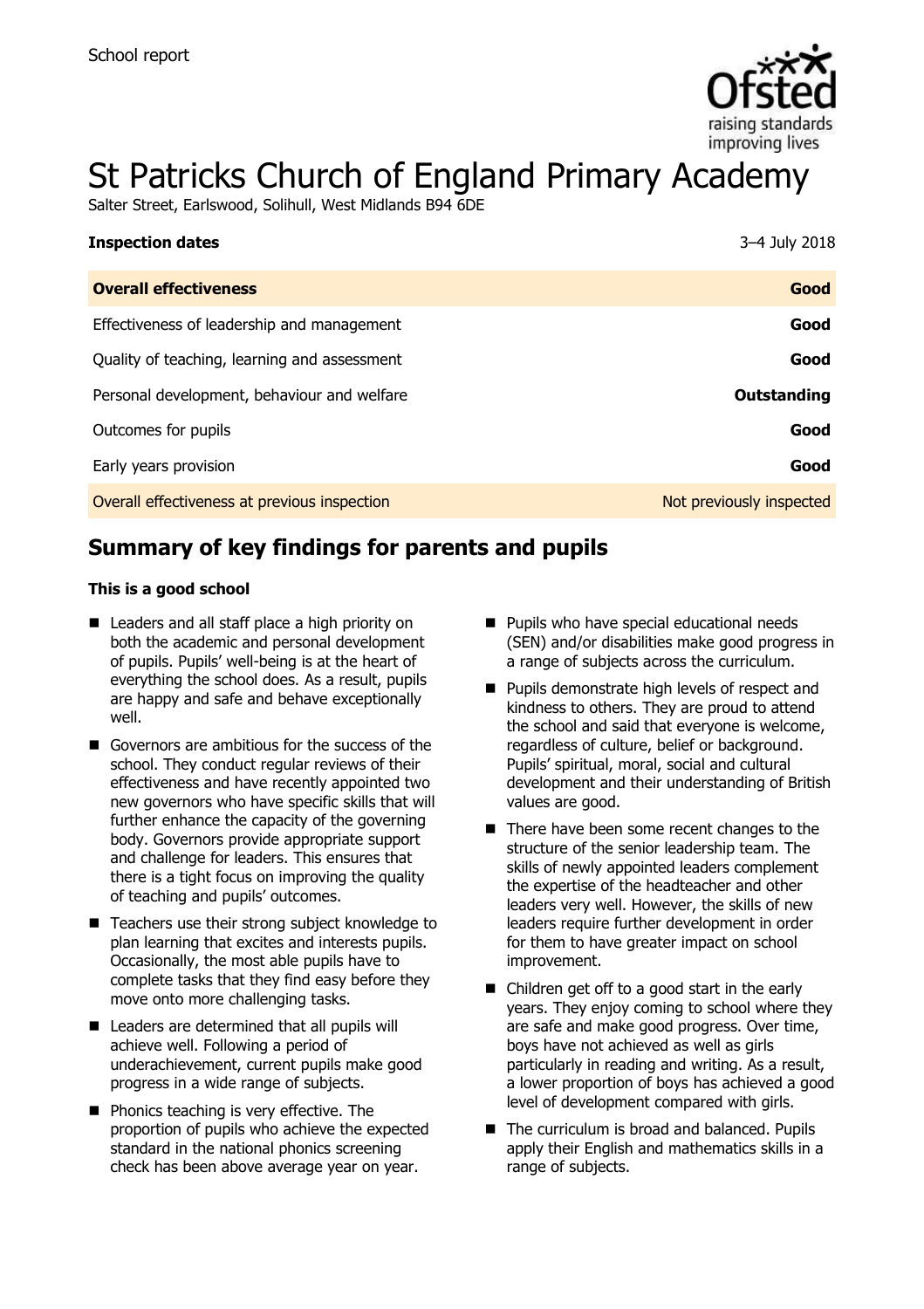

# **Full report**

### **What does the school need to do to improve further?**

- $\blacksquare$  Further improve the quality of leadership and management, by:
	- developing the skills of those new to senior leadership, including governors, so that they can have a greater impact on school improvement.
- $\blacksquare$  Improve the effectiveness of teaching further by:
	- ensuring that pupils, particularly the most able, are moved onto challenging tasks more quickly.
- **Further improve the provision in the early years, by:** 
	- $-$  ensuring that opportunities for boys to acquire age-appropriate reading and writing skills are more closely matched to their needs and interests.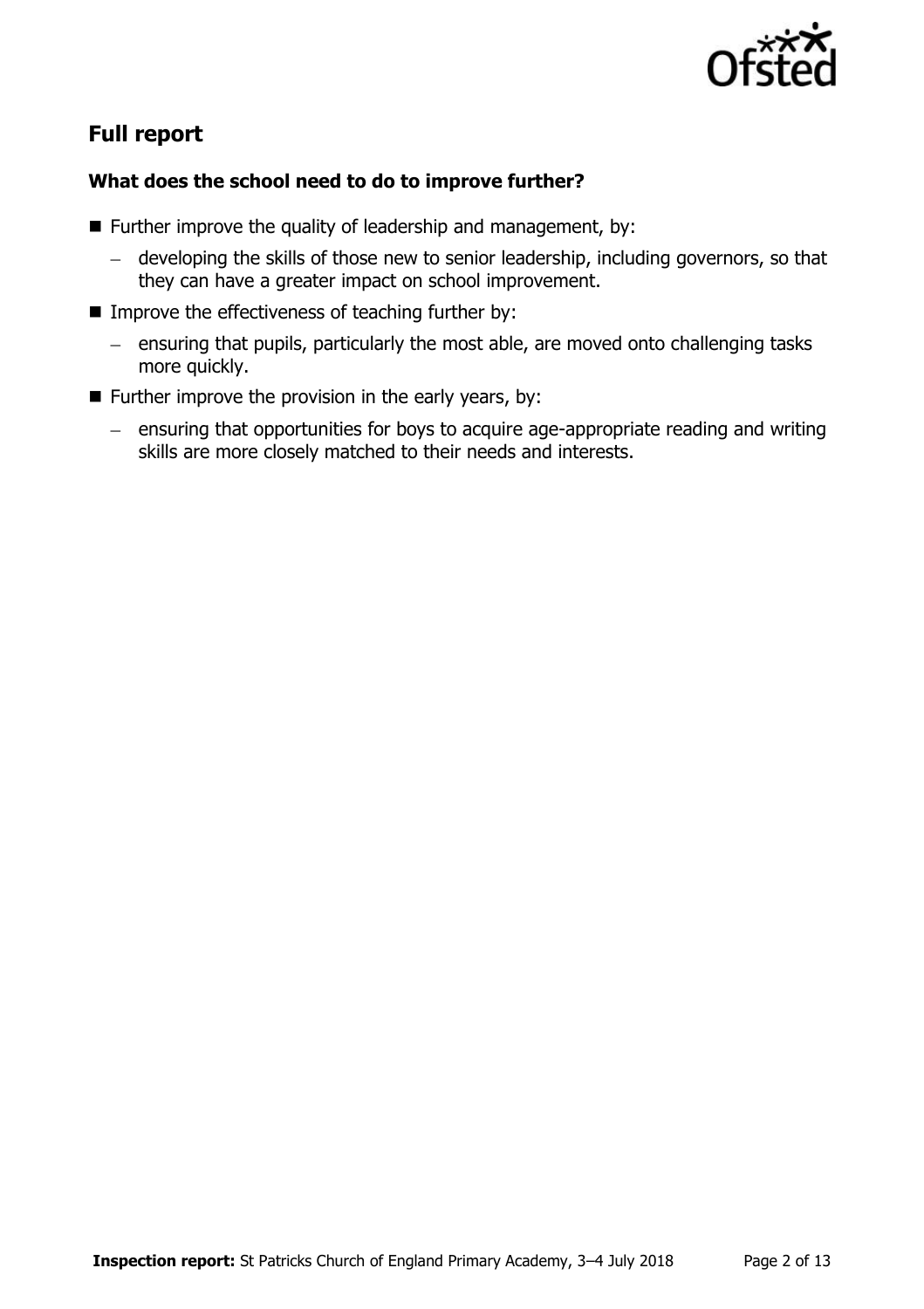

# **Inspection judgements**

#### **Effectiveness of leadership and management Good**

- School leaders, including governors, are ambitious for each pupil to achieve as well as they can. Their aim is for all pupils to be lifelong learners. Leaders ensure that teachers know the starting points of the pupils in their class and that everyone has high expectations about what each pupil can achieve. Leaders conduct regular checks on pupils' progress and ensure that appropriate support is put in place to enable pupils to make good progress.
- Leaders have an accurate understanding of the school's strengths and areas for improvement. Over the last 12 months, there has been a tight focus on improving the quality of teaching throughout the school. This is because, over time, there has been a decline in the rates of progress pupils in key stage 2 have made in reading, writing and mathematics. Following effective training, teachers have strong subject knowledge, teaching has improved and pupils now make better progress.
- The headteacher ensures that all staff feel valued. Staff spoke enthusiastically about the high quality of the training they receive and how this enables them to improve their practice. Teachers, including those who are new to the profession, benefit from effective mentoring from more experienced members of staff. Additionally, staff said that the headteacher is mindful of their well-being and that there is a strong sense of community. Relationships are very positive.
- The curriculum is creative and imaginative, while maintaining a focus on the important basic skills in reading, writing and mathematics. There are many purposeful opportunities for pupils to write extended pieces in a range of subjects. Pupils enjoy topics that have historical or scientific themes. Pupils told inspectors that the visits they go on support their learning well. For example, Year 4 pupils visit Wroxeter during their Romans topic, and in Year 2 pupils visit the seaside. Tasks are carefully planned so that pupils develop subject-specific skills, including planning and carrying out investigations, considering the impact of the actions of people from the past and the geographical features of the United Kingdom. Excellent use is made of the outdoor learning environment. For example, pupils grow and cook their own vegetables using compost they have produced.
- British values are woven into the school curriculum. As a result, pupils understand what it means to be a British citizen. Pupils' spiritual, moral, social and cultural development is promoted very well. They understand the importance of looking after their local and wider-world environments. Pupils talked about the importance of being a global citizen; for example, some pupils in key stage 2 are leading a project on reducing how much plastic is used in school because they understand the impact of plastic waste on the environment around the world. Pupils enjoy sharing their own prayers, both through the class refection book and during school assemblies.
- Leaders use the pupil premium funding effectively to meet the academic and personal development needs of disadvantaged pupils. Carefully planned interventions are used successfully to enable this group of pupils to make rapid progress in phonics, English and mathematics.
- The school makes good use of the physical education (PE) and sport funding. Pupils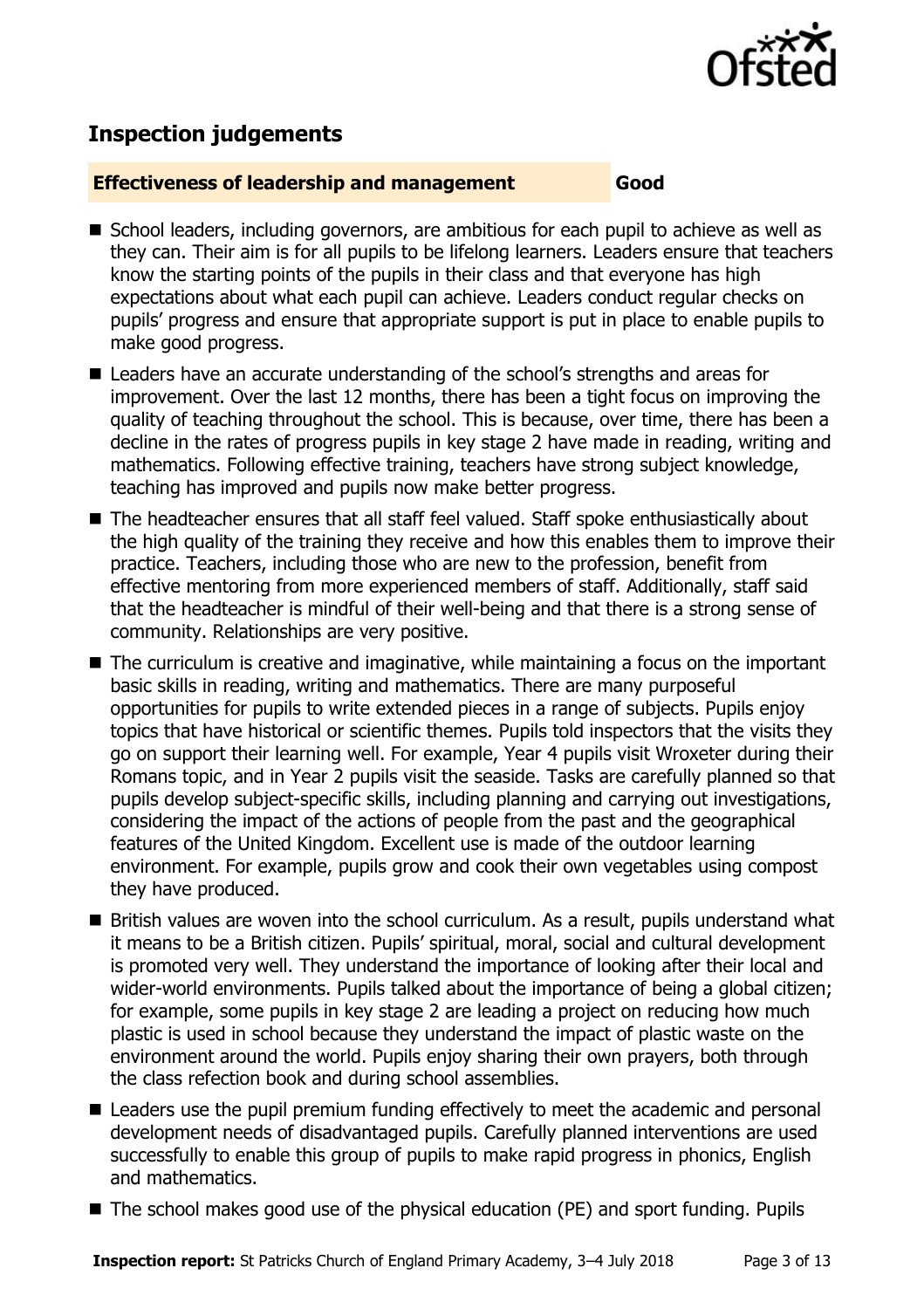

experience a wide range of sports during PE lessons and at lunchtime and after-school clubs. Additionally, pupils take part in a range of competitions including football tournaments, athletics events and dance shows. Leaders ensure that teachers are trained to deliver all aspects of PE effectively.

- **Pupils who have SEN and/or disabilities make good progress from their starting points.** The special educational needs coordinator (SENCo) knows the needs of each pupil well. She tracks the progress they make accurately and checks the quality of the additional support or intervention activities. Additional funding is used effectively.
- A new leadership structure has been put in place this academic year. As a result, some senior leaders are new to post. These leaders are beginning to have an impact on school improvement, but this work has yet to be fully embedded throughout the school.
- The school receives appropriate challenge and support from the school improvement partner. This has been particularly effective in supporting leaders to address and reverse a declining trend in pupils' progress in key stage 2.

#### **Governance of the school**

- Governors have an accurate knowledge of the school's strengths and areas for improvement. They provide challenge through well-targeted questions and through their roles as link governors, working alongside individual school leaders. They also provide support to leaders and make regular visits to the school to see the work of the school for themselves.
- Governors conduct self-reviews to ensure that they have the necessary skills to be an effective governing body. They access appropriate training, including on how to analyse assessment information published nationally and that which is presented by school leaders. Governors actively seek new members who have specific skills to further strengthen their capacity.

#### **Safeguarding**

- The arrangements for safeguarding are effective.
- All staff understand that safeguarding pupils is a priority. Leaders ensure that staff have appropriate training in child protection. Staff know how to report any concerns they have and they do so promptly. All staff who spoke to inspectors said that children are safe and well cared for.
- Governors understand their safeguarding responsibilities well. All members have child protection training, and those who are responsible for employing new staff have safer recruitment training. The chair of governors has carried out checks on the school's single central record of staff and visitors.
- Child protection records are well organised and stored securely. Safeguarding leaders have positive relationships with parents and carers. School records show where additional support has had a positive impact on families who receive it.
- All staff and the parents who responded to Ofsted's Parent View questionnaire agree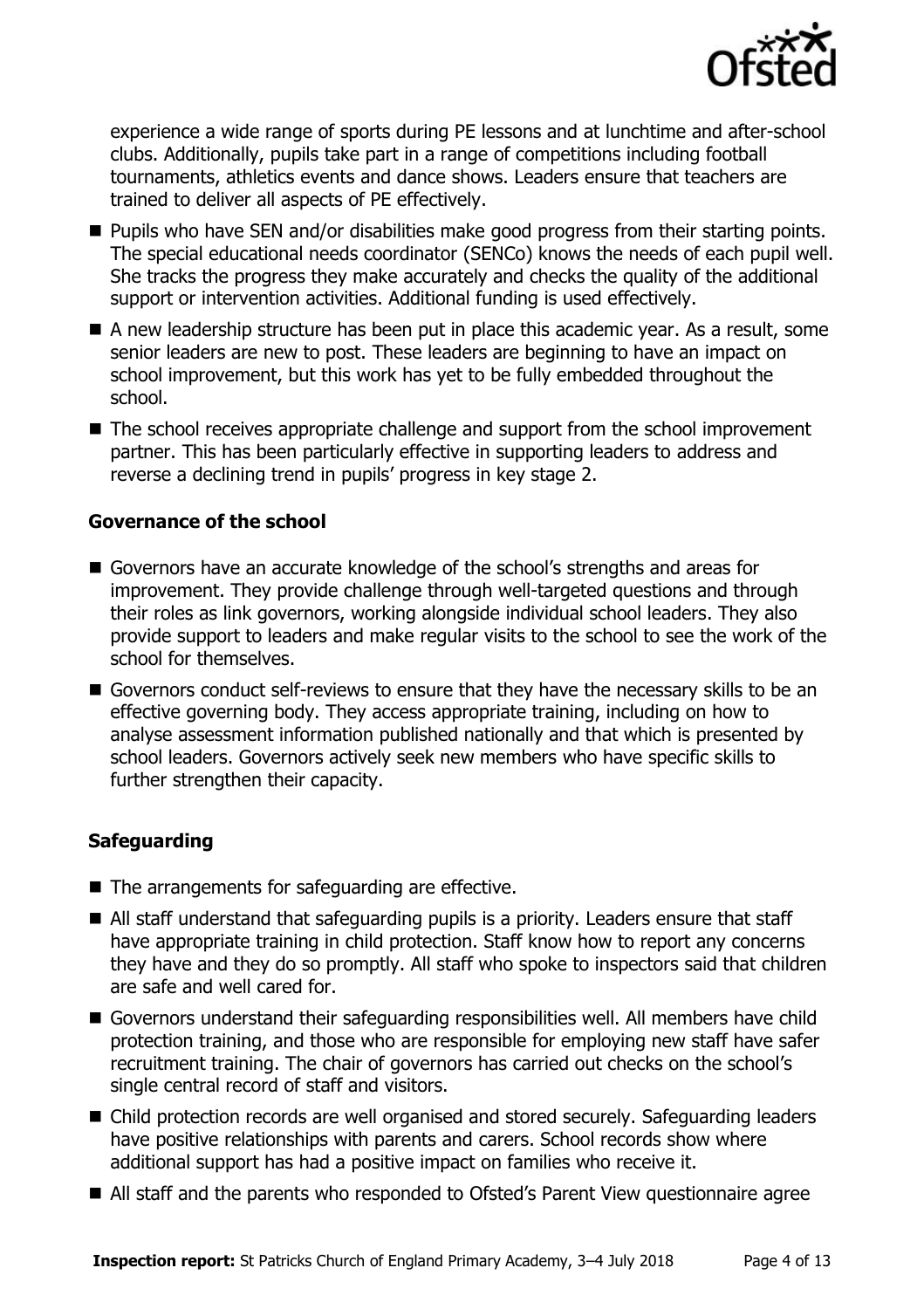

that pupils are safe and happy. One parent told inspectors that 'teachers take care of the children and give lots of attention'. The school's curriculum helps pupils to stay safe. Pupils develop a secure understanding of how to stay safe online, they are aware of the danger that strangers can pose and they know who to talk to if they are worried about anything.

#### **Quality of teaching, learning and assessment Good**

- Leaders ensure that teachers know pupils' starting points and that they use this knowledge to plan activities that are effective in moving on the learning of most pupils. This has not always been the case, and leaders and teachers have worked hard to address and reverse a decline in progress identified following end of key stage 2 tests in reading and mathematics. As a result, pupils now make stronger progress.
- Teachers have high expectations of pupils. Work is usually well presented. Teachers have secure subject knowledge, which they use well to plan interesting lessons and provide opportunities for pupils to develop and apply core skills in a wide range of subjects. They bring learning in a range of subjects 'alive' for pupils, for example through planning meaningful and interesting educational visits linked to topics.
- Teachers often use questions effectively to explore pupils' responses and understanding and to deepen their learning. Pupils enjoy lessons and most participate confidently, for example through sharing their ideas with others. Relationships between pupils and staff are positive. Pupils work hard and want to do their best.
- Leaders have improved the quality of teaching of mathematics. Pupils have a sound grasp of calculation strategies and they are given ample opportunities to apply these when solving problems linked to a range of mathematical concepts. Teachers have a high expectation that pupils will use the correct mathematical vocabulary when they reason about their work. Pupils' books show that the mathematics curriculum is broad and that teachers plan activities that will challenge pupils, including the most able. However, sometimes pupils have to complete tasks that they find easy before they get on to more difficult work. This limits the progress pupils make, particularly the most able.
- **Pupils have many opportunities to practise their writing skills in English lessons and in a** range of subjects. As a result, pupils acquire knowledge of the features of different types of writing.
- Teachers' use of the school's agreed feedback policy is inconsistent. For example, sometimes pupils continue to make the same errors in their use of punctuation and spelling. Occasionally, teachers do not make sure that pupils respond to improvements that they have suggested. This limits the progress that some pupils make and they do not consistently reach the standards of which they are capable.
- As a result of effective training, reading is taught well across the school. As a result, pupils' comprehension skills are well developed. They are able to make plausible predictions, justify their explanations and demonstrate an understanding of a broad range of vocabulary. Teachers ensure that there are plenty opportunities to read texts linked to a range of subjects.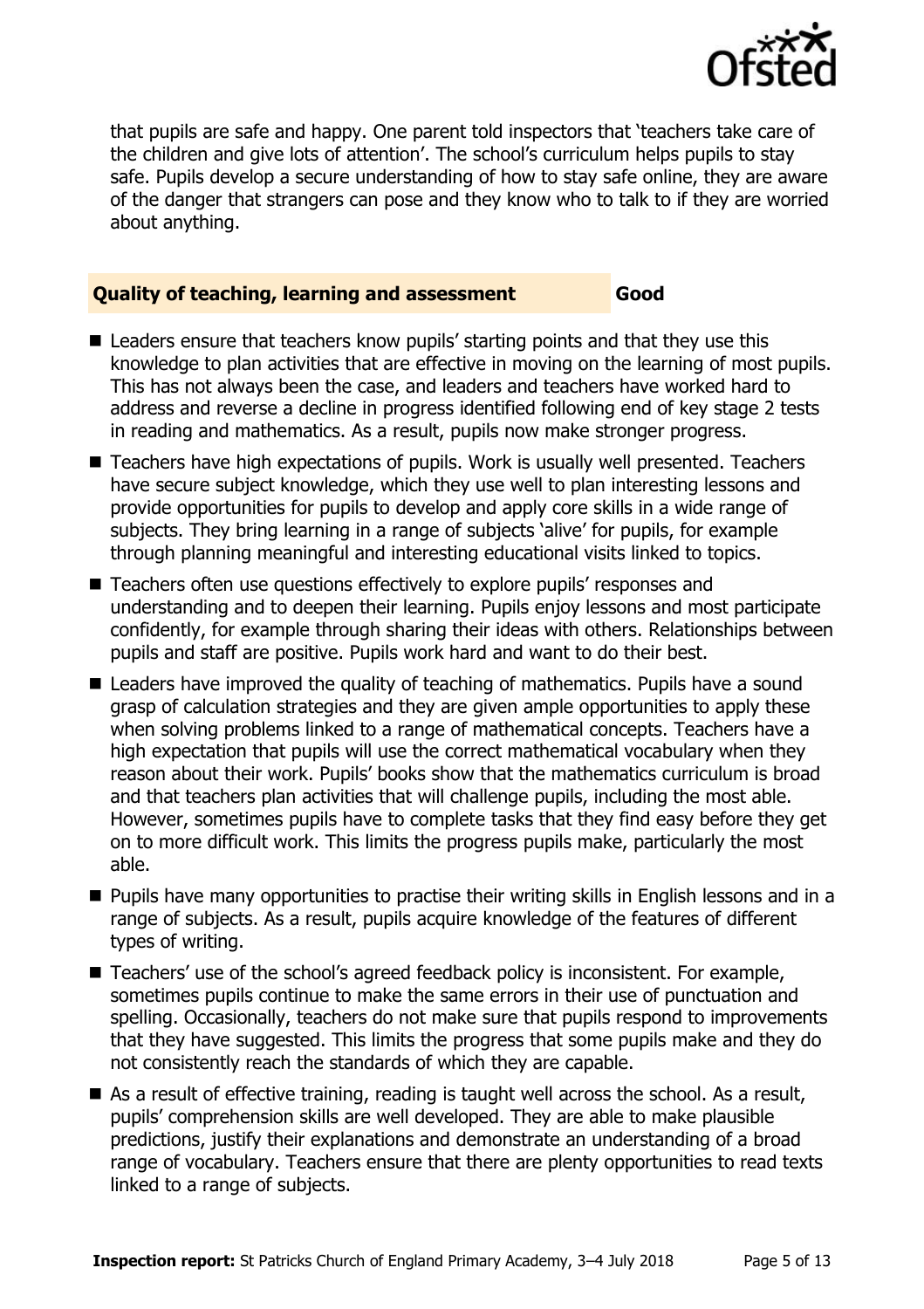

- **Phonics is taught effectively. As a result, pupils apply their phonics knowledge and** skills when reading unfamiliar texts. They read confidently and are given the opportunity to express their reading preferences, including their favourite authors. Adults do not always insist that pupils, particularly the younger ones, use their phonic knowledge when spelling. Some pupils' books show repeated errors when spelling common words.
- Teaching assistants work well alongside class teachers to ensure that the pupils they are supporting make good progress. Teaching assistants promote independence in learning because they help pupils to develop effective learning skills.

#### **Personal development, behaviour and welfare <b>COULTS** Outstanding

#### **Personal development and welfare**

- The school's work to promote pupils' personal development and welfare is outstanding.
- Pupils have excellent attitudes to learning. Almost all pupils work hard to produce their best work. Pupils are able to sustain their focus on an activity for long periods of time and produce extended pieces of work. Pupils' work in a range of subjects, including English, history, religious education and art, is of a high quality.
- **Pupils' physical and emotional well-being is a high priority. Pupils told inspectors that** they learn about growing up, eating healthy food and how to get along well with each other. Pupils in Year 6 said that the residential visit to an outdoor activity centre helps them to work as a team and to face their fears, for example through completing an abseiling activity. Staff know pupils and their individual needs very well. The additional support that adults provide for pupils' specific needs ensures that these pupils have a highly positive experience at school. Pupils told inspectors that they can talk to adults about any problems they have. They have absolute confidence in school staff to help solve any difficulties.
- The school works hard to ensure that pupils understand what it means to be a global citizen who has a positive impact on the world around them. Pupils develop a deep understanding of different faiths and cultures. They recognise the importance of valuing and celebrating diversity. They are extremely respectful and demonstrate empathy for others.
- All pupils spoken to said that they feel safe in school. Pupils told inspectors that there is no bullying in school. Pupils explained that this is because of all the work they do on anti-bullying and because everyone gets on so well. One pupil said, 'We have a strong bond here.' Pupils know exactly what to do if they have any worries about bullying.
- **Pupils who have responsibilities take these very seriously. For example, pupils on the** eco council are able to show how they have a direct impact on the school. They conducted an audit of the use of plastic in the school and set about reducing this. As a result, the school kitchen no longer uses disposable plastic covers.

#### **Behaviour**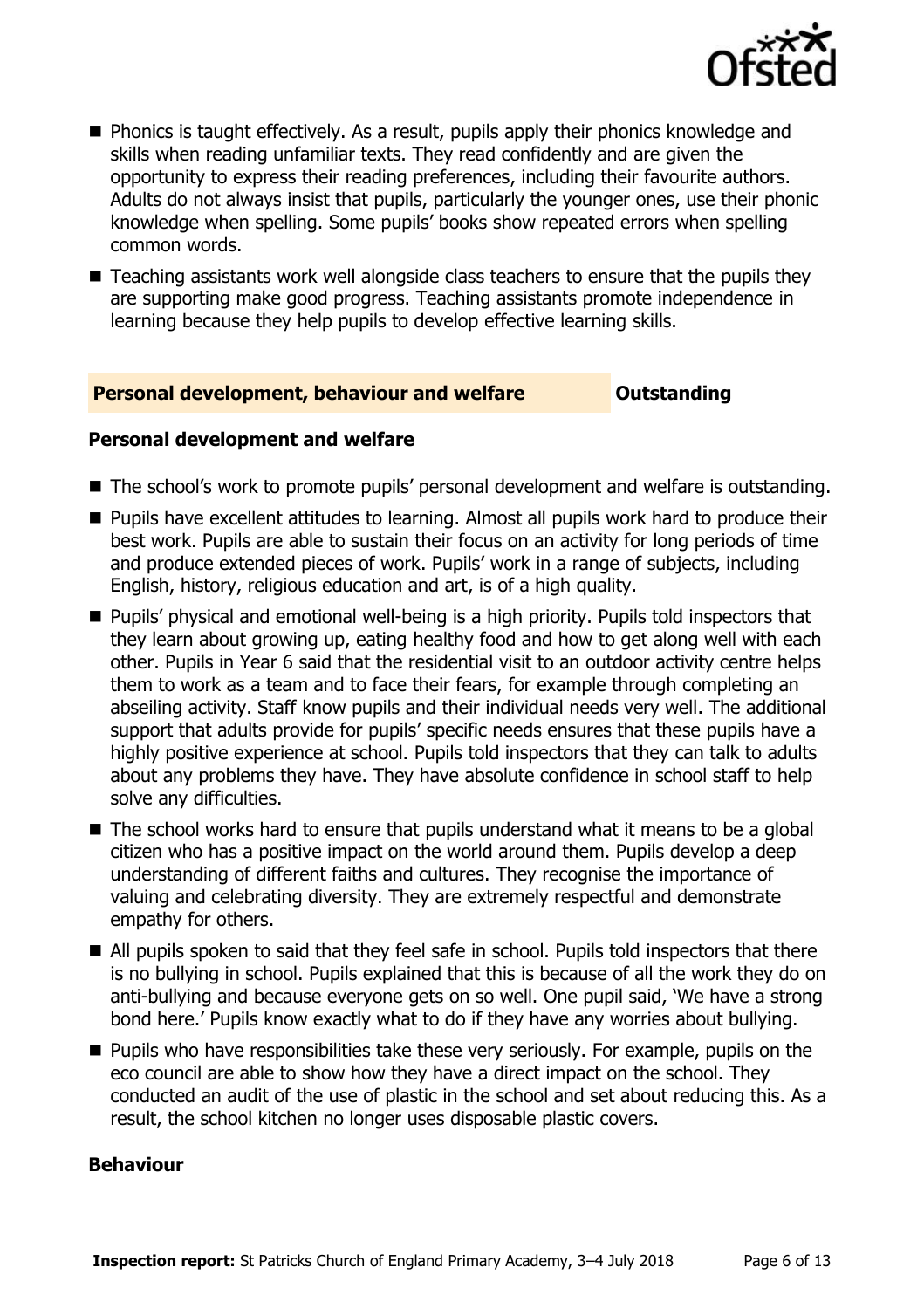

- The behaviour of pupils is outstanding.
- **Pupils conduct themselves exceptionally well in lessons and as they move around** school. Monitors who are on duty during breaktime and lunchtime are respected by other pupils. Pupils are ready to resume learning as soon as breaktimes are over.
- **Pupils are extremely polite to visitors, staff and one another. They are proud to be** members of the school and would recommend it without hesitation.
- Parents and staff are overwhelmingly positive about how well the school manages behaviour. Recently, leaders reviewed the behaviour policy to ensure that it supports the needs of a small number of pupils who have, in the past, had difficulty managing their own behaviour. As a result, these pupils are also behaving very well in school and told inspectors how the school has helped them to improve their behaviour.
- Over time, pupils' attendance has been above national averages. Leaders act quickly if a pupils' attendance starts to decline. The vast majority of pupils arrive promptly to school.

#### **Outcomes for pupils Good**

- In 2017, pupils' progress in reading and mathematics at the end of key stage 2 was well below average. Leaders' actions to improve outcomes for pupils have been effective and, as a result, current pupils are making good progress. Pupils are well prepared to start secondary school.
- $\blacksquare$  Because leaders make careful checks on the progress that all groups of pupils make and analyse assessment information, they have a good grasp on where there are any gaps in pupils' knowledge. Leaders and teachers use this information to plan effective intervention activities. As a result, pupils' progress has improved and is now good. This has been particularly effective in mathematics and reading.
- Throughout the school, disadvantaged pupils make similar rates of progress to that of other pupils in a range of subjects including reading, writing and mathematics.
- **Pupils make strong progress in reading, writing and mathematics in Years 1 and 2.** Over time, the proportion of pupils achieving the expected standard in reading, writing and mathematics has been above national averages.
- The proportion of pupils who achieve the expected standard in the phonics screening check at the end of Year 1 has been consistently above average over the last four years.
- Pupils' attainment at the end of key stage 2 was above the national average in reading and writing at both the expected and higher standard in 2016 and 2017. Attainment in mathematics declined over this period and, although standards were in line with national averages, pupils did not make the progress of which they were capable. The school's assessment information and pupils' books show that a higher proportion of pupils are now working at a higher standard in mathematics in Year 6 than over the past three years.
- **Pupils who have SEN and/or disabilities make good progress from their starting points.** This has not always been the case because, in the past, this group of pupils made less progress than their peers in key stage 2 in reading, writing and mathematics. The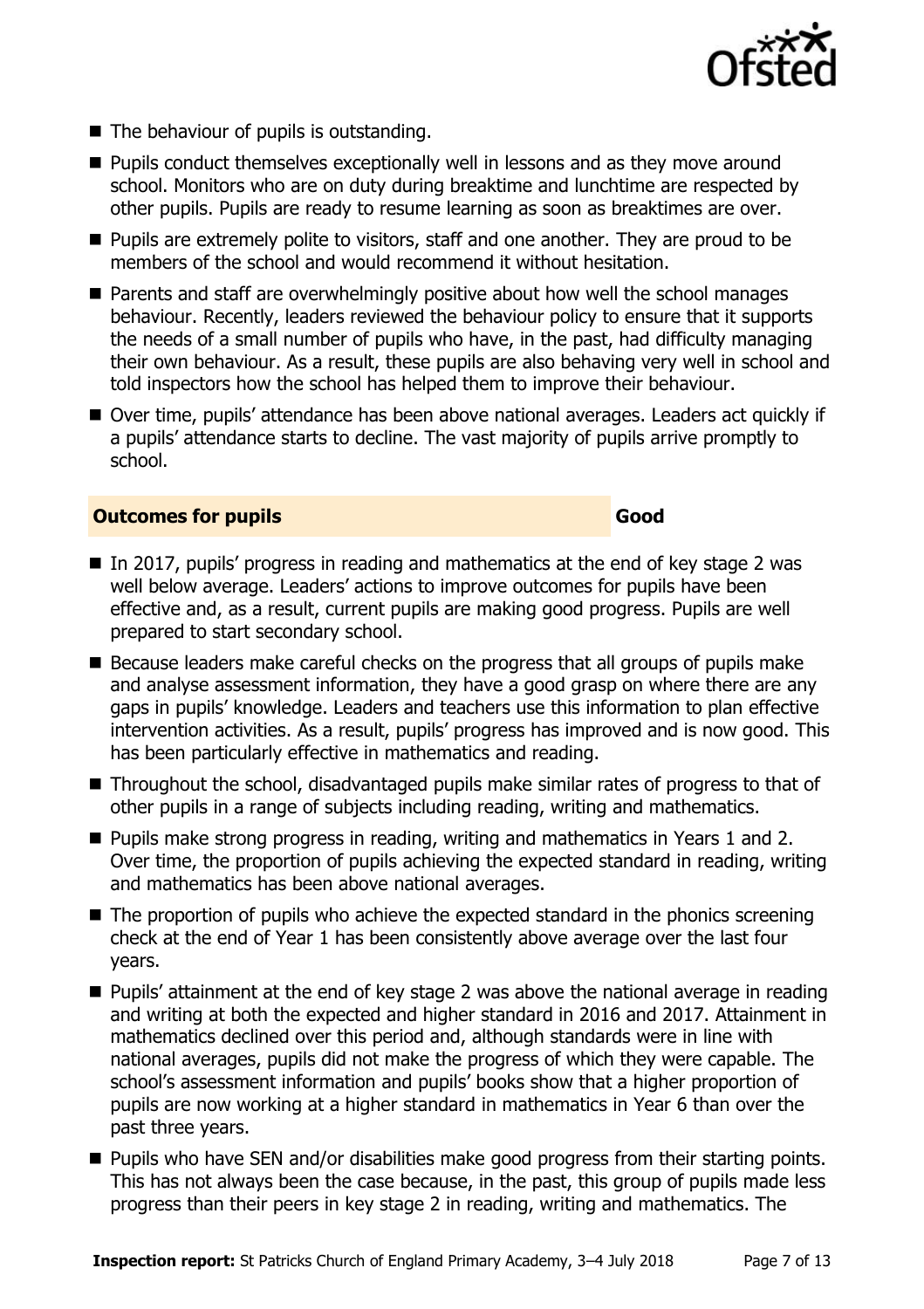

SENCo checks the impact of additional interventions to support this group of pupils carefully. She ensures that activities are well matched to individual pupils' needs.

- The most able pupils are now making better progress across a range of subjects including reading and mathematics. However, sometimes tasks are not challenging enough for this group. This means that some of the most able pupils do not reach the higher standards of which they are capable.
- Leaders ensure that pupils' progress and attainment in science are monitored carefully. The proportion of pupils who are working at the standard expected for their age in science is above national averages in both key stages 1 and 2. In other subjects, including art, history and PE, leaders know the proportion of pupils who are working at the standards expected for their age, but they are still developing systems for assessing the rates of progress that pupils make.

#### **Early years provision Good Good**

- The early years leader knows the strengths and areas for improvement within the setting. He ensures that all adults know the starting points of individual children and that learning activities are planned to meet the needs and interests of children. As a result, most children demonstrate good levels of engagement. Occasionally, a small number of children do not focus as well as they could during adult-led activities because they have not developed sufficient concentration.
- Teaching across the early years is good. Adults focus on ensuring that children develop good communication skills and acquire a broad knowledge and understanding of the world around them. Adults have a high expectation of the language that children will use and of the level of detail when children express their ideas. For example, children are encouraged to respond in full sentences. The Nursery teacher is new to the school this term. She is benefiting from mentoring from more experienced members of the early years team in order to ensure that the quality of teaching is consistent across the setting.
- Children enjoy the activities on offer and they demonstrate that they are able to work equally well on their own or with a partner. Children mostly listen carefully to adults and one another. They follow instructions and behave well because they know exactly what is expected of them.
- Additional funding is used effectively to ensure that disadvantaged children make good progress from their starting points in all areas of the curriculum. This includes additional support to enable this small group of children to make rapid progress in developing language and communication skills.
- The indoor environment is well organised and inviting and promotes learning in all areas of the curriculum. Resources are of a high quality. Adults celebrate children's success through displays of their work and photographs. The outdoor space is used well to promote practical activities. For example, children have plenty of space and a wealth of resources to create any construction their imagination desires. Additionally, children use sports equipment to organise their own games including tennis matches. However, children, particularly boys, do not show as much interest in completing the writing and mathematics tasks that have been set up for them. Assessment information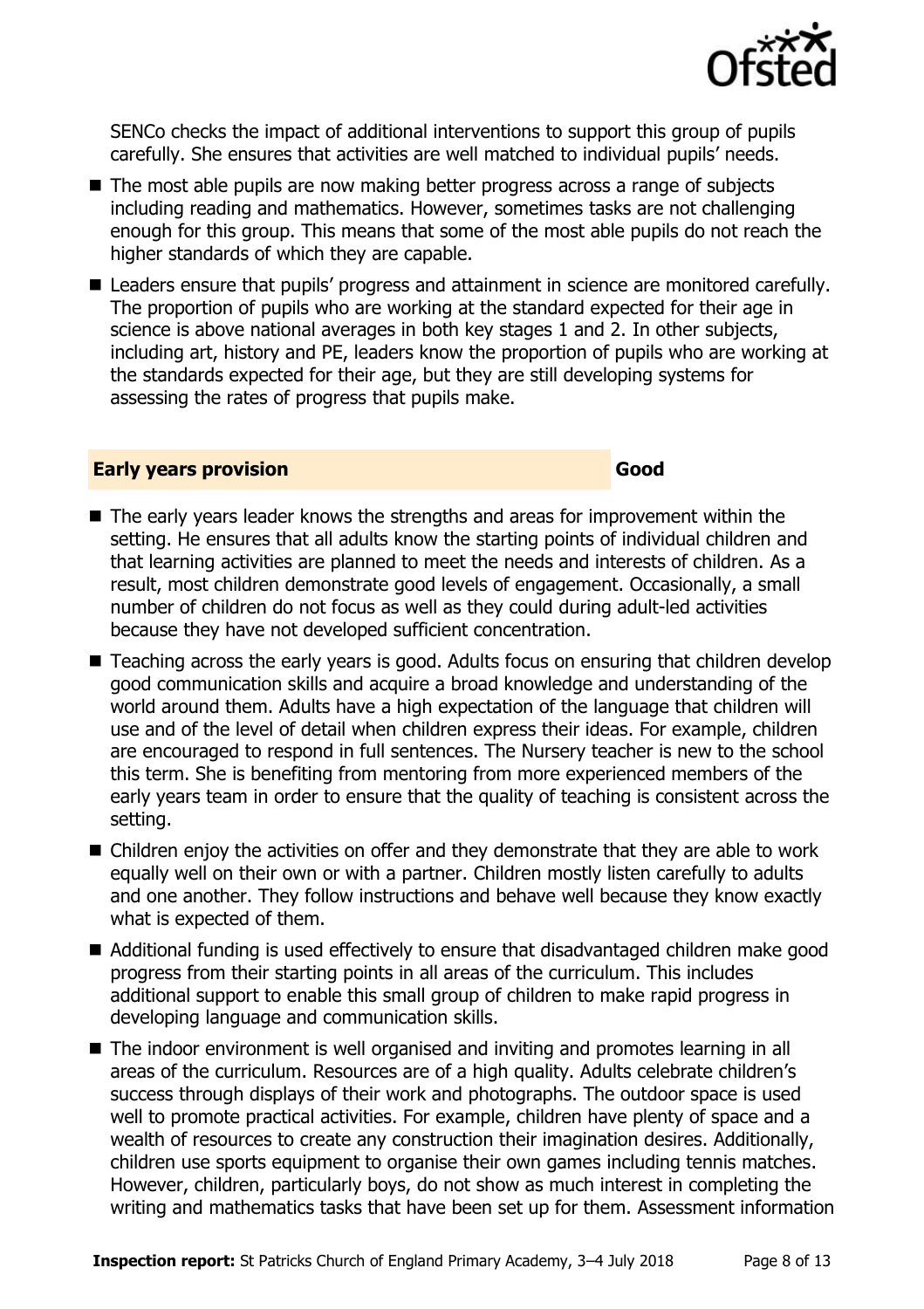

shows that fewer boys than girls reach the standards expected for their age in these areas of the curriculum.

- Safeguarding practices are effective. The early years provision meets all welfare requirements.
- Leaders value the contributions that parents make to children's learning journeys. Parents are positive about the early years provision. One parent told inspectors that it is 'a warm, nurturing environment'.
- Over time, the proportion of children who achieve a good level of development has been consistently above or in line with the national average. Most children make good progress from their starting points. However, the proportion of boys who achieve a good level of development is lower than the proportion of girls. This is because too many boys do not acquire the writing skills needed. The difference is wider than the difference nationally and is not diminishing over time.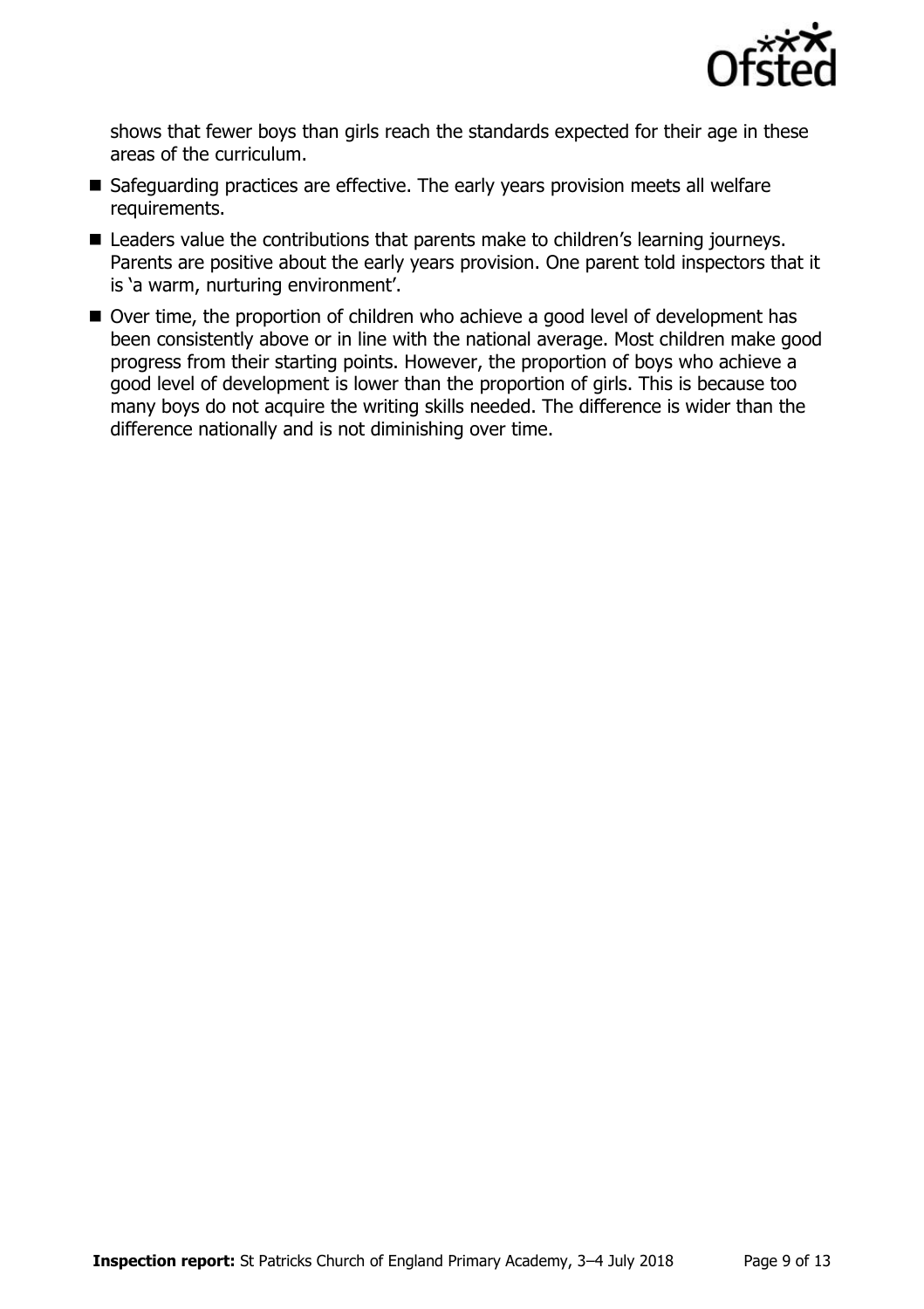

# **School details**

| Unique reference number | 136320   |
|-------------------------|----------|
| Local authority         | Solihull |
| Inspection number       | 10048265 |

This inspection was carried out under section 8 of the Education Act 2005. The inspection was also deemed a section 5 inspection under the same Act.

| Type of school                      | Primary                               |
|-------------------------------------|---------------------------------------|
| School category                     | Academy converter                     |
| Age range of pupils                 | 3 to 11                               |
| Gender of pupils                    | Mixed                                 |
| Number of pupils on the school roll | 238                                   |
| Appropriate authority               | The governing body                    |
| Chair                               | Ms G Gathercole                       |
| <b>Headteacher</b>                  | Mrs Caroline Glennon                  |
| Telephone number                    | 01564 702278                          |
| Website                             | www.st-patricks-ce.solihull.sch.uk    |
| <b>Email address</b>                | office@st-patricks-ce.solihull.sch.uk |
| Date of previous inspection         | Not previously inspected              |

#### **Information about this school**

- The school converted to become an academy in November 2010. When Ofsted last inspected the predecessor school, it was judged to be outstanding. The school is managed by the academy trust. The trust is made up of the school's board of governors.
- St Patricks Church of England Primary Academy is smaller than the average-sized primary school.
- The vast majority of pupils are White British.
- The proportion of disadvantaged pupils is significantly below the national average.
- $\blacksquare$  The proportion of pupils who have SEN and/or disabilities is below the national average. The proportion of pupils who have education, health and care plans or a statement of special educational needs is below the national average.
- In 2016 and 2017, the school met the government's floor standards, which set out the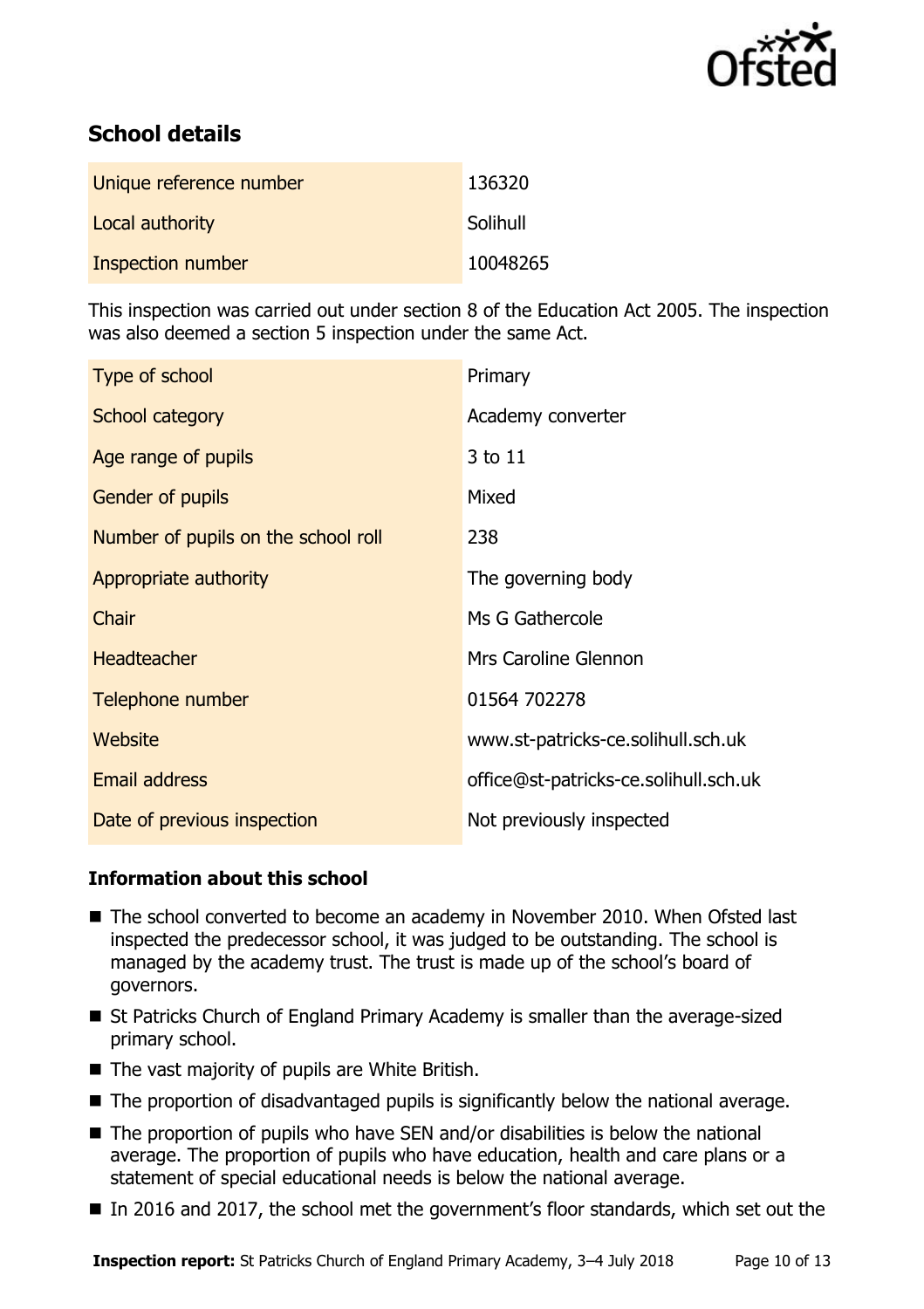

minimum expectations for pupils' attainment and progress at the end of key stage 2.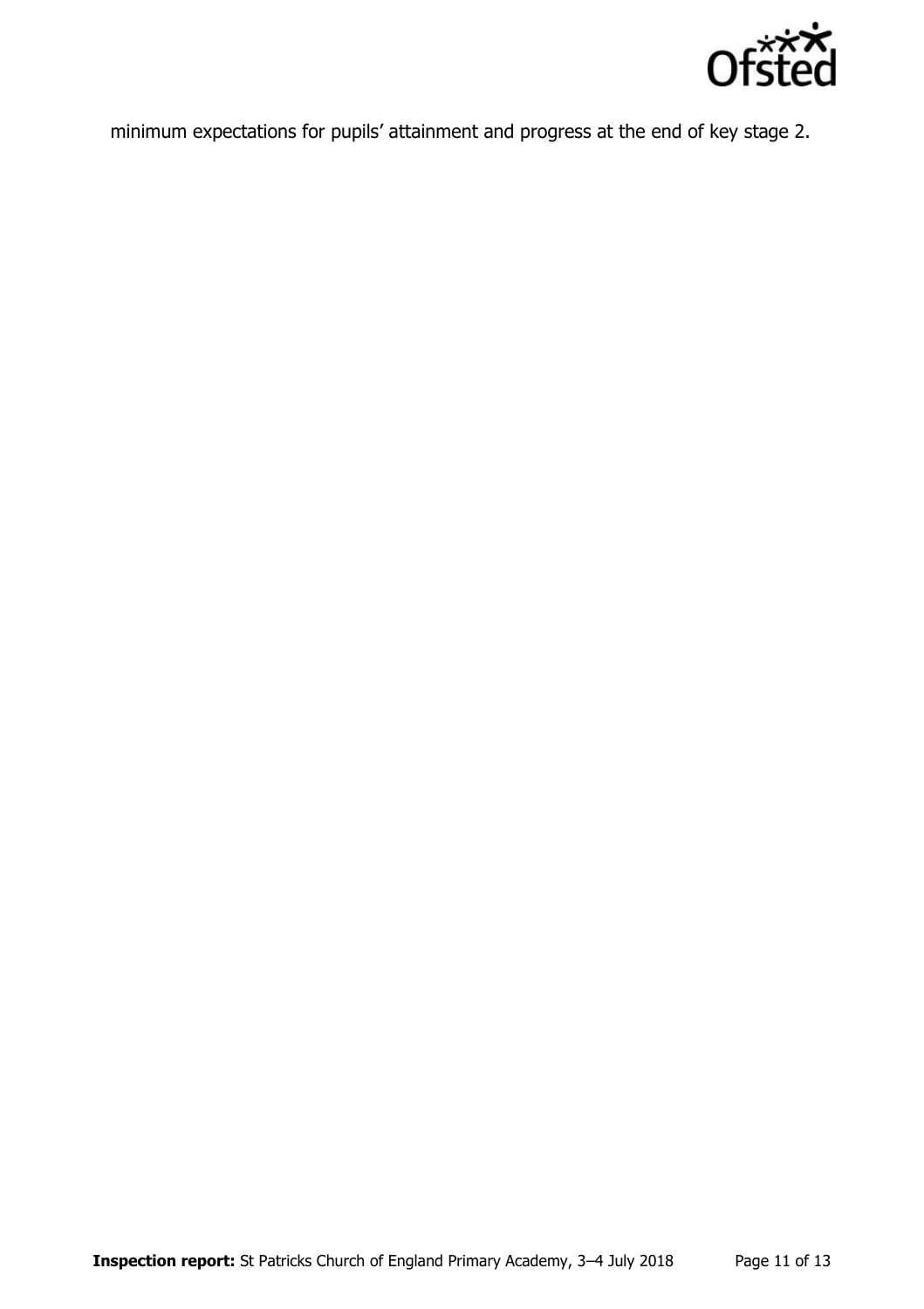

# **Information about this inspection**

- Inspectors observed teaching and learning in all year groups. Some of the observations were carried out jointly with the headteacher and the assistant headteachers.
- Inspectors met with pupils and heard pupils from key stages 1 and 2 read. Inspectors observed pupils at breaktimes and lunchtimes. Inspectors met with groups of pupils to talk about their views of the school.
- **Inspectors met with the senior leadership team, the early years leader, the SENCo and** subject leaders. The lead inspector also met with members of the governing body and had a conversation with a representative from the local authority on the telephone.
- Inspectors scrutinised pupils' work from a variety of subjects, alongside school leaders.
- Inspectors looked at documentation including the school's self-evaluation and improvement plans. Inspectors also considered information about pupils' progress, behaviour, attendance and safety.
- Inspectors spoke to a number of parents before school.
- Inspectors met with a group of staff.

#### **Inspection team**

Jo Evans, lead inspector **Her Majesty's Inspector** 

Linda Brown **Contract Contract Contract Contract Contract Contract Contract Contract Contract Contract Contract Contract Contract Contract Contract Contract Contract Contract Contract Contract Contract Contract Contract Co**